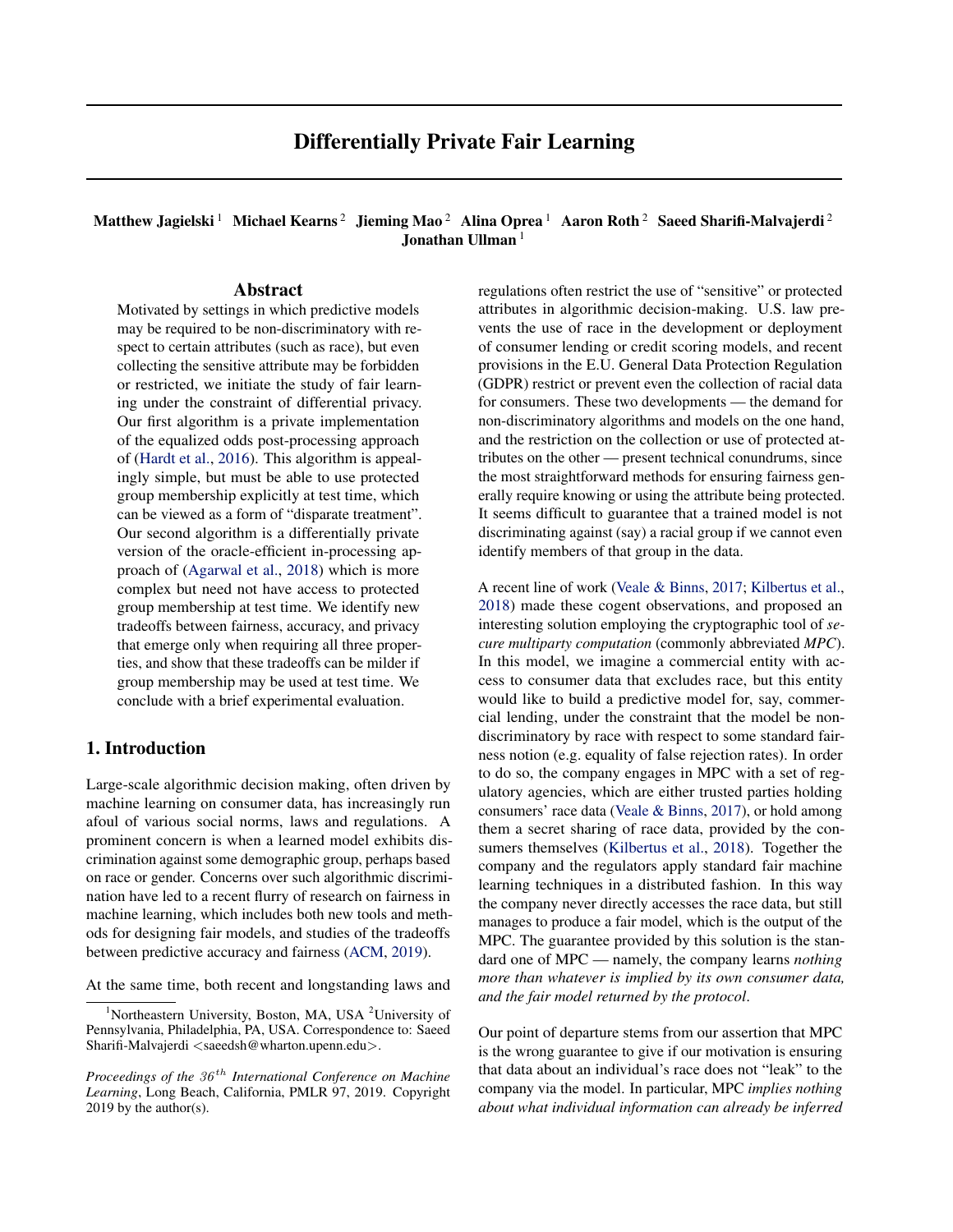*from the learned model itself* . The guarantee we would prefer is that the company's data and the fair model do not leak anything about an individual's race beyond what can be inferred from "population level" correlations. That is, the fair model should not leak anything beyond inferences that could be carried out *even if the individual in question had declined to provide her racial identity*. This is exactly the type of promise made by *differential privacy* (Dwork et al., 2006b), but not by MPC.

The insufficiency of MPC. To emphasize the fact that concerns over leakage of protected attributes under the guarantee of MPC are more than hypothetical, we describe a natural example where this leakage would actually occur.

*Example. An SVM model, trained in the standard way, is represented by the underlying support vectors, which are just data points from the training data. Thus, if race is a feature represented in the training data, an SVM model computed under MPC reveals the race of the individuals represented in the support vectors. This is the case even if race is uncorrelated with all other features and labels, in which case differential privacy would prevent such inferences. We note that there are differentially private implementations of SVMs.*

The reader might object that, in this example, the algorithm is trained to use racial data at test time, and so the output of the algorithm is directly affected by race. But there are also examples in which the same problems with MPC can arise *even when race is not an input to the learned model, and race is again uncorrelated with the company's data.* We also note that SVMs are just an extreme case of a learned model fitting, and thus potentially revealing, its training data. For example, points from the training set can also be recovered from trained neural networks (Song et al., 2017).

Our approach: differential privacy. These examples show that cryptographic approaches to "locking up" sensitive information during a training process are insufficient as a privacy mechanism — *we need to explicitly reason about what can be inferred from the output of a learning algorithm*, not simply say that we cannot learn more than such inferences. In this paper we thus instead consider the problem of designing fair learning algorithms that also promise differential privacy with respect to consumer race, and thus give strong guarantees about what can be inferred from the learned model.

We note that the guarantee of differential privacy is somewhat subtle, and does *not* promise that the company will be unable to infer race. For example, it might be that a feature that the company already has, such as zip codes, is perfectly correlated with race, and a computation that is differentially private might reveal this correlation. In this case, the company will be able to infer racial information about its

customers. However, differential privacy prevents leakage of individual racial data beyond what can be inferred from population-level correlations.

Like (Veale & Binns, 2017), our approach can be viewed as a collaboration between a company holding non-sensitive consumer data and a regulator holding sensitive data. Our algorithms allow the regulator to build fair models from the combined data set (potentially also under MPC) in a way that ensures the company, or any other party with access to the model or its decisions, cannot infer the race of any consumer in the data much more accurately than they could do from population-level statistics alone. Thus, we comply with the spirit of laws and regulations asking that sensitive attributes not be leaked, while still allowing them to be used to enforce fairness.

#### 1.1. Our Results

We study the problem of learning classifiers from data with protected attributes. More specifically, we are given a class of classifiers  $H$  and we output a randomized classifier in  $\Delta(\mathcal{H})$  (i.e. a distribution over H). The training data consists of m individual data points of the form  $(X, A, Y)$ . Here  $X \in \mathcal{X}$  is the vector of unprotected attributes,  $A \in \mathcal{A}$  is the protected attribute and Y is the binary label. As discussed above, our algorithms achieve three goals simultaneously:

- Differential privacy: Our learning algorithms satisfy *differential privacy* (Dwork et al., 2006b) with respect to protected attributes. (They need not be differentially private with respect to the unprotected attributes  $X$  although sometimes are.)
- Fairness: Our learning algorithms guarantee approximate notions of statistical fairness across the groups specified by the protected attribute. The particular statistical fairness notion we focus on is *Equalized Odds* (Hardt et al., 2016), which in the binary classification case reduces to asking that false positive rates and false negative rates be approximately equal, conditional on all values of the protected attribute (but our techniques apply to other notions of statistical fairness as well, including statistical parity).
- Accuracy: Our output classifier has error rate comparable to non-private benchmarks in  $\Delta(\mathcal{H})$  consistent with the fairness constraints.

We evaluate fairness and error as in-sample quantities. Outof-sample generalization for both error and fairness follow from standard sample-complexity bounds in learning theory, and so we elide this complication for clarity (but see e.g. the treatment in (Kearns et al., 2018b) for formal generalization bounds).

We start with a simple extension of the *post-processing* ap-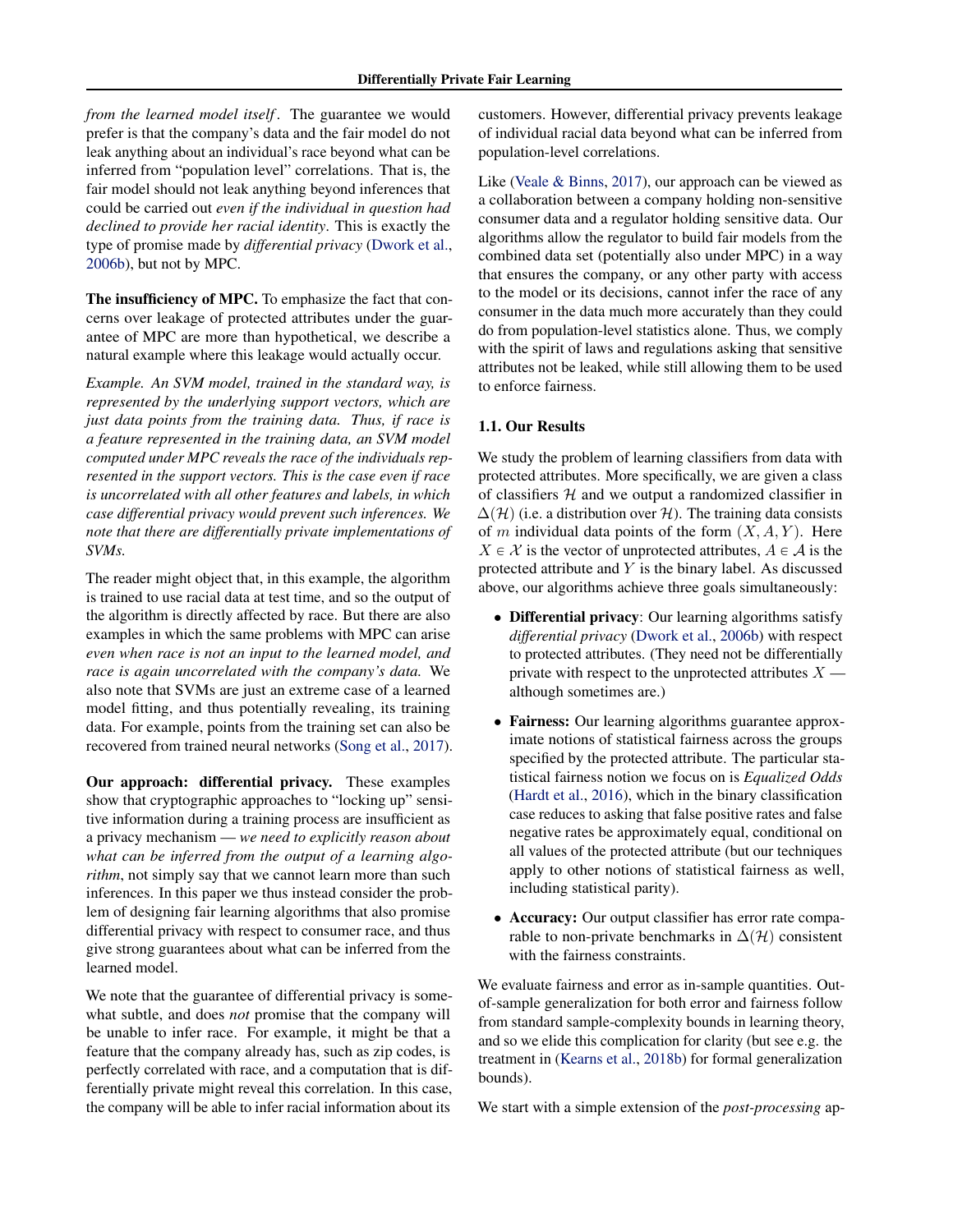Differentially Private Fair Learning

| Algorithm         | Assumptions<br>on $H$                                                            | Fairness<br>Guarantee                      | Needs<br>access to $A$<br>at test time? | Does it<br>guarantee<br>privacy of<br>$X$ as well? | Error                                                                                                                           | <b>Fairness Violation</b>                                                                                                                          |
|-------------------|----------------------------------------------------------------------------------|--------------------------------------------|-----------------------------------------|----------------------------------------------------|---------------------------------------------------------------------------------------------------------------------------------|----------------------------------------------------------------------------------------------------------------------------------------------------|
| DP-postprocessing | None                                                                             | Equalized<br>Odds                          | Yes                                     | N <sub>o</sub>                                     | $\widetilde{O}\left(\frac{ \mathcal{A} }{m\epsilon}\right)$ <sup>1</sup>                                                        | $\widetilde{O}\left(\frac{1}{\min \hat{q}_{ay}m\epsilon}\right)$                                                                                   |
|                   | $d_{\mathcal{H}} < \infty$<br>$d_{\mathcal{H}} := VC(\mathcal{H})$               | Equalized<br>Odds                          | N <sub>o</sub>                          | N <sub>o</sub>                                     | $\widetilde{O}\left(\frac{B}{\min{\hat{q}_{ay}}}\sqrt{\frac{ \mathcal{A} d_{\mathcal{H}}}{m\epsilon}}\right)$                   | $B^{-1} + \widetilde{O}\left(\frac{1}{\min \hat{q}_{ay}}\sqrt{\frac{ \mathcal{A} d_{\mathcal{H}}}{m\epsilon}}\right)$                              |
| DP-oracle-learner | $ \mathcal{H}  < \infty$                                                         | Equalized<br>Odds                          | N <sub>o</sub>                          | Yes                                                | $\widetilde{O}\left(\frac{B}{\min \hat{q}_{ay}}\sqrt{\frac{ \mathcal{A} \ln( \mathcal{H} )}{m\epsilon}}\right)$                 | $B^{-1} + \widetilde{O}\left(\frac{1}{\min \hat{q}_{ay}} \sqrt{\frac{ \mathcal{A}  \ln ( \mathcal{H} )}{m \epsilon}}\right)$                       |
|                   | $ \mathcal{H}  < \infty$ ,<br>$H$ has maximally<br>discriminatory<br>classifiers | Equalized<br><b>False Positive</b><br>Rate | Yes                                     | Yes                                                | $\widetilde{O}\left(\frac{ \mathcal{A} }{\min \hat{q}_{ay}} \sqrt{\frac{ \mathcal{A}  \ln ( \mathcal{H} )}{m \epsilon}}\right)$ | $\widetilde{O}\left(\frac{ \mathcal{A} }{\min \hat{q}_{ay}}\sqrt{\right)$<br>$\left/ \frac{ \mathcal{A}  \ln ( \mathcal{H} )}{m \epsilon} \right)$ |

Table 1: Summary of Results for Our Differentially Private Fair Learning Algorithms. In this table, m is the training sample size,  $\hat{q}_{av}$  is the fraction of data with  $A = a$  and  $Y = y$ , |A| is the number of protected groups, and  $\epsilon$  is the privacy parameter. B is explained in text. For all but the marked error bound, the comparison benchmark is the optimal fair classifier. The marked bound is compared to a weaker benchmark: the outcome of the non-private post-processing procedure.

proach of (Hardt et al., 2016). Their algorithm starts with a possibly unfair classifier  $Y$  and derives a fair classifier by mixing  $Y$  with classifiers which are based on protected attributes. This involves solving a linear program which takes quantities  $\hat{q}_{\hat{y}ay}$  as input. Here  $\hat{q}_{\hat{y}ay}$  is the fraction of data points with  $Y = \hat{y}, A = a, Y = y$ . To make this approach differentially private with respect to protected attributes, we start with  $Y$  which is learned without using protected attributes and we use standard techniques to perturb the  $\hat{q}_{\hat{y} a y}$ 's before feeding them into the linear program, in a way that guarantees differential privacy. We analyze the additional error and fairness violation that results from the perturbation. Detailed results can be found in Section 3.

Although having the virtue of being exceedingly simple, this first approach has two significant drawbacks. First, even without privacy, this post-processing approach does not in general produce classifiers with error that is comparable to that of the best fair classifiers, and our privacy preserving modification inherits this limitation. Second, and often more importantly, this post-processing approach crucially requires that protected attributes can be used at test time, and this isn't feasible (or legal) in certain applications. Even when it is, if racial information is held only by a regulator, although it may be feasible to train a model once using MPC, it probably is not feasible to make test-time decisions repeatedly using MPC.

We then consider the approach of (Agarwal et al., 2018), which we refer to it as *in-processing* (to distinguish it from post-processing). They give an *oracle-efficient* algorithm, which assumes access to a subroutine that can optimally solve classification problems absent a fairness constraint (in practice, and in our experiments, these "oracles" are implemented using simple learning heuristics). Their approach does not have either of the above drawbacks: it does not require that protected features be available at test time, and it is guaranteed to produce the approximately optimal fair classifier. The algorithm is correspondingly more complicated. The main idea of their approach (following the presentation of (Kearns et al., 2018b)) is to show that the optimal fair classifier can be found as the equilibrium of a zero-sum game between a "Learner" who selects classifiers in  $H$  and an "Auditor" who finds fairness violations. This equilibrium can be approximated by iterative play of the game, in which the Auditor plays exponentiated gradient descent and the Learner plays best responses (computed via an efficient cost-sensitive classification oracle). To make this approach private, we add Laplace noise to the gradients used by the Auditor and we let the Learner run the exponential mechanism (or some other private learning oracle) to compute approximate best responses. Our technical contribution is to show that the Learner and the Auditor still converge to an approximate equilibrium despite the noise introduced for privacy. Detailed results can be found in Section 4.

One of the most interesting aspects of our results is an inherent tradeoff that arises between privacy, accuracy, and fairness, that doesn't arise when any two of these desiderata are considered alone. This manifests itself as the parameter "B" in our in-processing result (see Table 1) which mediates the tradeoff between error, fairness and privacy. This parameter also appears in the (non-private) algorithm of (Agarwal et al., 2018)—but there it serves only to mediate a tradeoff between fairness and running time. At a high level, the reason for this difference is that without the need for privacy, we can increase the number of iterations of the algorithm to decrease the error to any desired level. However, when we also need to protect privacy, there is an additional tradeoff,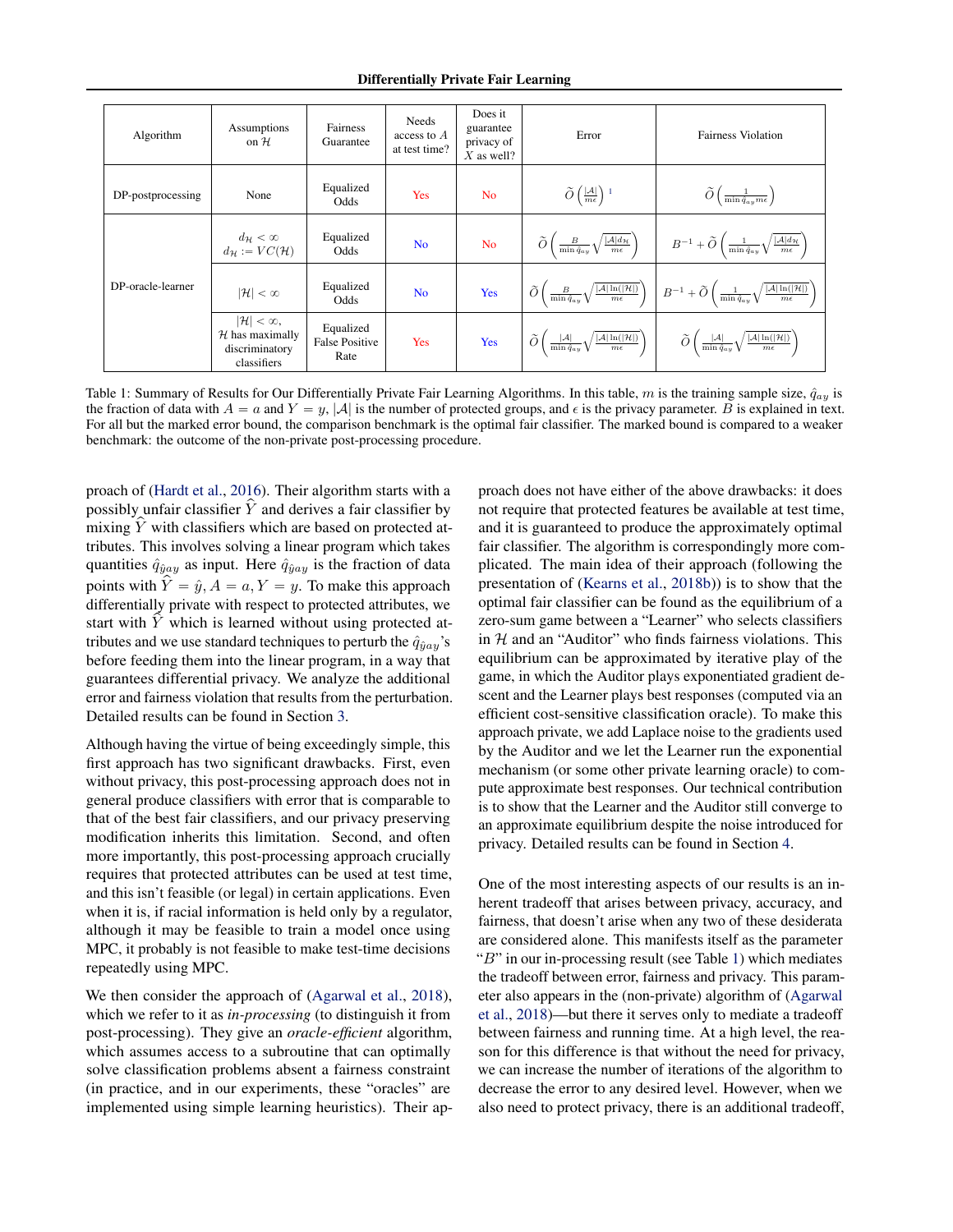and increasing the number of iterations also requires increasing the scale of the gradient perturbations, which may not always decrease error.

This tradeoff exhibits an additional interesting feature. Recall that as we discussed above, the in-processing approach works even if we can not use protected attributes at test time. But *if we are allowed to use protected attributes at test time*, we are able to obtain a better tradeoff between these quantities — essentially eliminating the role of the variable  $B$ that would otherwise mediate this tradeoff. We give details of this improvement in section 4.1 (for this result, we also need to relax the fairness requirement from *Equalized Odds* to *Equalized False Positive Rates*). The main step in the proof is to show that, for small constant  $B$  and  $H$  containing certain "maximally discriminatory" classifiers which make decisions *solely* on the basis of group membership, we can give a better characterization of the Learner's strategy at the approximate equilibrium of the zero-sum game.

Finally, we provide evidence that using protected attributes at test time is necessary for obtaining this better tradeoff. In Section 4.2, we consider the sensitivity of computing the error of the optimal classifier subject to fairness constraints. We show that this sensitivity can be substantially higher when the classifier cannot use protected attributes at test time, which shows that higher error must be introduced to estimate this error privately.

#### 1.2. Related Work

The literature on algorithmic fairness is growing rapidly, and is by now far too extensive to exhaustively cover here. See (Chouldechova & Roth, 2018) for a recent survey. Our work builds directly on that of (Hardt et al., 2016), (Agarwal et al., 2018), and (Kearns et al., 2018b). In particular, (Hardt et al., 2016) introduces the "equalized odds" definition that we take as our primary fairness goal, and gave a simple postprocessing algorithm that we modify to make differentially private. (Agarwal et al., 2018) derives an "oracle efficient" algorithm which can optimally solve the fair empirical risk minimization problem (for a variety of statistical fairness constraints, including equalized odds) given oracles (implemented with heuristics) for the unconstrained learning problem. (Kearns et al., 2018b) generalize this algorithm to be able to handle infinitely many protected groups. We give a differentially private version of (Agarwal et al., 2018) as well.

Our paper is directly inspired by (Kilbertus et al., 2018), who study how to train fair machine learning models by encrypting sensitive attributes and applying secure multiparty computation (MPC). We share the goal of (Kilbertus et al., 2018): we want to train fair classifiers without leaking information about an individual's race through their participation in the training. Our starting point is the observation that dif-

ferential privacy, rather than secure multiparty computation, is the right tool for this.

We use differential privacy (Dwork et al., 2006b) as our notion of individual privacy, which has become an influential "solution concept" for data privacy in the last decade. See (Dwork & Roth, 2014) for a survey. We make use of standard tools from this literature, including the Laplace mechanism (Dwork et al., 2006b), the exponential mechanism (McSherry & Talwar, 2007) and composition theorems (Dwork et al., 2006a; 2010).

## 2. Model and Preliminaries

Suppose we are given a data set of  $m$  individuals drawn *i.i.d.* from an unknown distribution  $P$  where each individual is described by a tuple  $(X, A, Y)$ .  $X \in \mathcal{X}$  forms a vector of *unprotected attributes*,  $A \in \mathcal{A}$  is the *protected attribute* where  $|\mathcal{A}| < \infty$ , and  $Y \in \mathcal{Y}$  is a binary label. Without loss of generality, we write  $A = \{0, 1, \ldots, |\mathcal{A}| - 1\}$  and let  $\mathcal{Y} = \{0, 1\}$ . Let  $\hat{\mathcal{P}}$  denote the empirical distribution of the observed data. Our primary goal is to develop an algorithm to learn a (possibly randomized) *fair* classifier Y, with an algorithm that guarantees the *privacy* of the sensitive attribute A. By privacy, we mean differential privacy, and by fairness, we mean (approximate versions of) the *Equalized Odds* condition of (Hardt et al., 2016). Both of these notions are parameterized: differential privacy has a parameter  $\epsilon$ , and the approximate fairness constraint is parameterized by  $\gamma$ . Our main interest is in characterizing the tradeoff between  $\epsilon$ ,  $\gamma$ , and classification error. Here we provide basic definitions of fairness and differential privacy. See the supplementary file for a detailed discussion of them.

**Notations:**  $\hat{P}$  throughout refers to the probability taken w.r.t  $\hat{\mathcal{P}}$ .  $\hat{q}_{\hat{y}ay} := \hat{\mathbb{P}} [\hat{Y} = \hat{y}, A = a, Y = y]$ , and  $\hat{q}_{ay} := \hat{\mathbb{P}}[A = a, Y = y]. \; \widehat{FP}_a(\hat{Y}) = \hat{\mathbb{P}}[\hat{Y} = 1 | A = y]$  $a, Y = 0, \widehat{TP}_a(\widehat{Y}) = \widehat{P}[\widehat{Y} = 1 | A = a, Y = 1]$  are the false and true positive rates of  $\hat{Y}$  in the subpopulation  ${A = a}$ .  $\Delta \widehat{FP}_a(\widehat{Y}) = |\widehat{FP}_a(\widehat{Y}) - \widehat{FP}_0(\widehat{Y})|$  and  $\Delta \widehat{\text{TP}}_a(\widehat{Y}) = |\widehat{\text{TP}}_a(\widehat{Y}) - \widehat{\text{TP}}_0(\widehat{Y})|$  are used to measure  $\hat{Y}$ 's false/true positive rate discrepancies across groups.  $\widehat{\text{err}}(\widehat{Y}) = \widehat{\mathbb{P}} [\widehat{Y} \neq Y]$  is the error of  $\widehat{Y}$ .

#### 2.1. Fairness

Definition 2.1 (γ-Equalized Odds Fairness). *A classifier* Yp *satisfies the* γ*-Equalized Odds condition with respect to the attribute* A, *if for all*  $a \in A$ *, the false and true positive rates of*  $\hat{Y}$  *in the subpopulations*  ${A = a}$  *and*  ${A = 0}$ *are within*  $\gamma$  *of one another. In other words, for all*  $a \neq 0$ *,*  $\Delta FP_a(\hat{Y}) \leq \gamma$  and  $\Delta TP_a(\hat{Y}) \leq \gamma$ *.*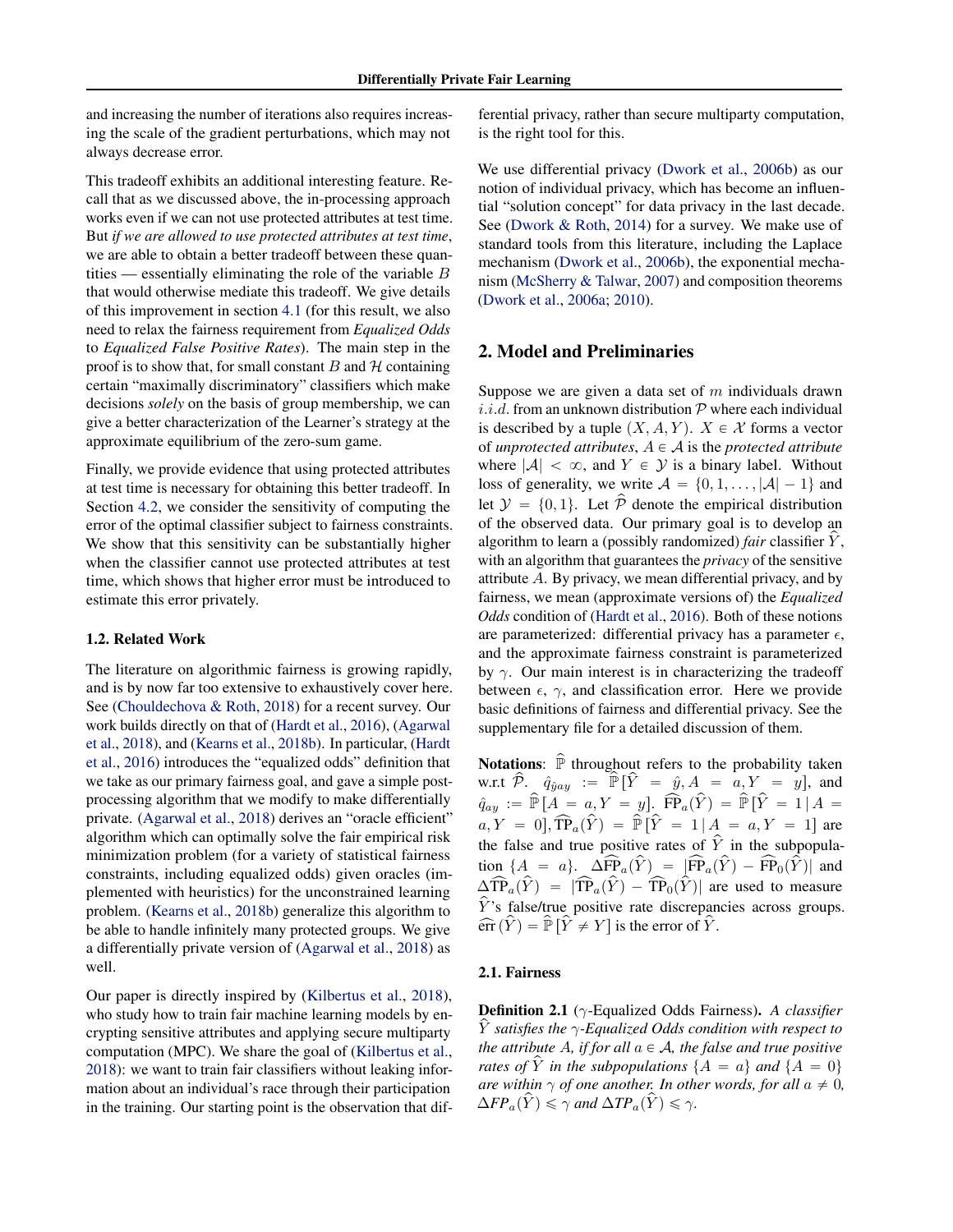### 2.2. Differential Privacy

Let D be a *data universe* from which a database D of size m is drawn and let  $M : \mathcal{D}^m \to \mathcal{O}$  be an algorithm that takes a *database* D as input. Differential privacy requires that the addition or removal of a single data entry should have little (distributional) effect on the output of the mechanism. In other words, for every pair of *neighboring* databases  $D \sim D' \in \mathcal{D}^m$  that differ in at most one entry, differential privacy requires that the distribution of  $M(D)$  and  $M(D')$ are "close" to each other, measured by parameters  $\epsilon$  and  $\delta$ .

**Definition 2.2** ( $(\epsilon, \delta)$ -Differential Privacy (DP) (Dwork et al., 2006b)). A randomized algorithm  $M : \mathcal{D}^m \to \mathcal{O}$ *is said to be*  $(\epsilon, \delta)$ -differentially private if for all pairs of *neighboring databases*  $D, D' \in \mathcal{D}^m$  *and all*  $O \subseteq \mathcal{O}$ *,* 

 $\mathbb{P}[M(D) \in O] \leq e^{\epsilon} \mathbb{P}[M(D') \in O] + \delta$ 

*if*  $\delta = 0$ *, M is said to be*  $\epsilon$ *-differentially private.* 

Recall that our data universe is  $\mathcal{D} = (\mathcal{X}, \mathcal{A}, \mathcal{Y})$ , which will be convenient to partition as  $(\mathcal{X}, \mathcal{Y}) \times \mathcal{A}$ . Given a dataset D of size m, we will write it as a pair  $D = (D_I, D_S)$ where  $D_I \in (\mathcal{X}, \mathcal{Y})^m$  represent the insensitive attributes and  $D_S \in \mathcal{A}^m$  represent the sensitive attributes. We will sometimes incidentally guarantee differential privacy over the entire data universe  $D$  (see Table 1), but our main goal will be to promise differential privacy only with respect to the sensitive attributes. Write  $D_S \sim D'_S$  to denote that  $D_S$ and  $D'_S$  differ in exactly one coordinate (i.e. in one person's group membership). An algorithm is  $(\epsilon, \delta)$ -*differentially private in the sensitive attributes* if for all  $D_I \in (\mathcal{X}, \mathcal{Y})^m$ and for all  $D_S \sim D'_S \in \mathcal{A}^m$ , we have:

 $\mathbb{P}\left[M(D_I, D_S) \in O\right] \leqslant e^{\epsilon} \mathbb{P}\left[M(D_I, D_S') \in O\right] + \delta$ 

#### 3. DP Fair Learning: Post-Processing

In this section we will present our first differentially private fair learning algorithm which will be called DPpostprocessing. The DP-postprocessing algorithm (Algorithm 1) is a private variant of the algorithm introduced in (Hardt et al., 2016).

(Hardt et al., 2016)'s approach starts with a base classifier  $Y$  which is learned without using protected attributes. They derive a fair classifier  $\hat{Y}_p$  by mixing  $\hat{Y}$  with classifiers depending on the protected attributes.  $\hat{Y}_p$  is specified by a parameter  $p = (p_{\hat{y}a})_{\hat{y},a}$ , a vector of probabilities such that  $p_{\hat{y}a} := \mathbb{P} \left[ \hat{Y}_p = 1 \, | \, \hat{Y} = \hat{y}, A = a \right]$ . Among all fair  $\hat{Y}_p$ 's, the one with minimum error can be found by solving a linear program which takes as input the aggregate statistics  $\hat{q}_{\hat{y}ay}$ for all  $\hat{y}$ ,  $a, y$ .

In Algorithm 1, we make the above approach differentially private. Notice this method depends on the protected attributes only to compute the quantities  $\hat{q}_{\hat{y}ay}$ . To guarantee

#### Algorithm 1  $\epsilon$ -DP fair classification: DP-postprocessing

**Input:** privacy parameter  $\epsilon$ , confidence parameter  $\beta$ , fairness violation  $\gamma$ , training examples  $\{(X_i, A_i, Y_i)\}_{i=1}^m$ 

Train the base classifier  $\hat{Y}$  on  $\{(X_i, Y_i)\}_{i=1}^m$ . Compute  $\hat{q}_{\hat{y}ay} = \hat{\mathbb{P}} [\hat{Y} = \hat{y}, A = a, Y = y].$ Sample  $W_{\hat{y}ay} \stackrel{i.i.d.}{\sim} \text{Lap}(2/m\epsilon)$  for all  $\hat{y}, a, y$ . Perturb each  $\hat{q}_{\hat{y}ay}$  with noise:  $\tilde{q}_{\hat{y}ay} = \hat{q}_{\hat{y}ay} + W_{\hat{y}ay}$ . Solve  $\widetilde{LP}(1)$  to get the minimizer  $\widetilde{p}^*$ .

**Output:**  $\tilde{p}^*$ , the trained classifier  $\hat{Y}$ 

differential privacy, Algorithm 1 computes  $\tilde{q}_{\hat{y}ay}$  (a noisy version of  $\hat{q}_{\hat{y} a y}$  and then feeds  $\tilde{q}_{\hat{y} a y}$  into the linear program  $\widetilde{LP}(1)$ . In this linear program, terms with tildes (e.g.  $\tilde{q}_{ay}$ ,  $\widetilde{\text{err}}$ ,  $\widetilde{\text{FP}}, \widetilde{\text{TP}}$ ) are defined with respect to  $\widetilde{q}_{\hat{y}ay}$  instead of  $\hat{q}_{\hat{y}ay}$ .

We analyze the performance of Algorithm 1 in Theorem 3.1. Its proof is deferred to the supplementary file. The main step of the proof is to understand how the introduced noise propagates to the solution of the linear program. We also briefly review the approach of (Hardt et al., 2016) in the supplementary file.



Theorem 3.1 (Error-Privacy, Fairness-Privacy Tradeoffs).  $Suppose \min_{a,y} {\hat{q}_{ay}} > 4 \ln (4|\mathcal{A}|/\beta)/(m \epsilon).$  Let  $\hat{p}^*$ *be the optimal* γ*-fair solution of the non-private postprocessing algorithm of (Hardt et al., 2016) and let*  $\tilde{p}^*$  be<br>the entry of Algorithm Lubish is the entimed selection of *the output of Algorithm 1 which is the optimal solution of*  $\widetilde{LP}(1)$ *. With probability at least*  $1 - \beta$ *,* 

$$
\widehat{err}\left(\widehat{Y}_{\widetilde{p}^{\star}}\right) \leqslant \widehat{err}\left(\widehat{Y}_{\widehat{p}^{\star}}\right) + \frac{24|\mathcal{A}| \ln \left(4|\mathcal{A}|/\beta\right)}{m\epsilon}
$$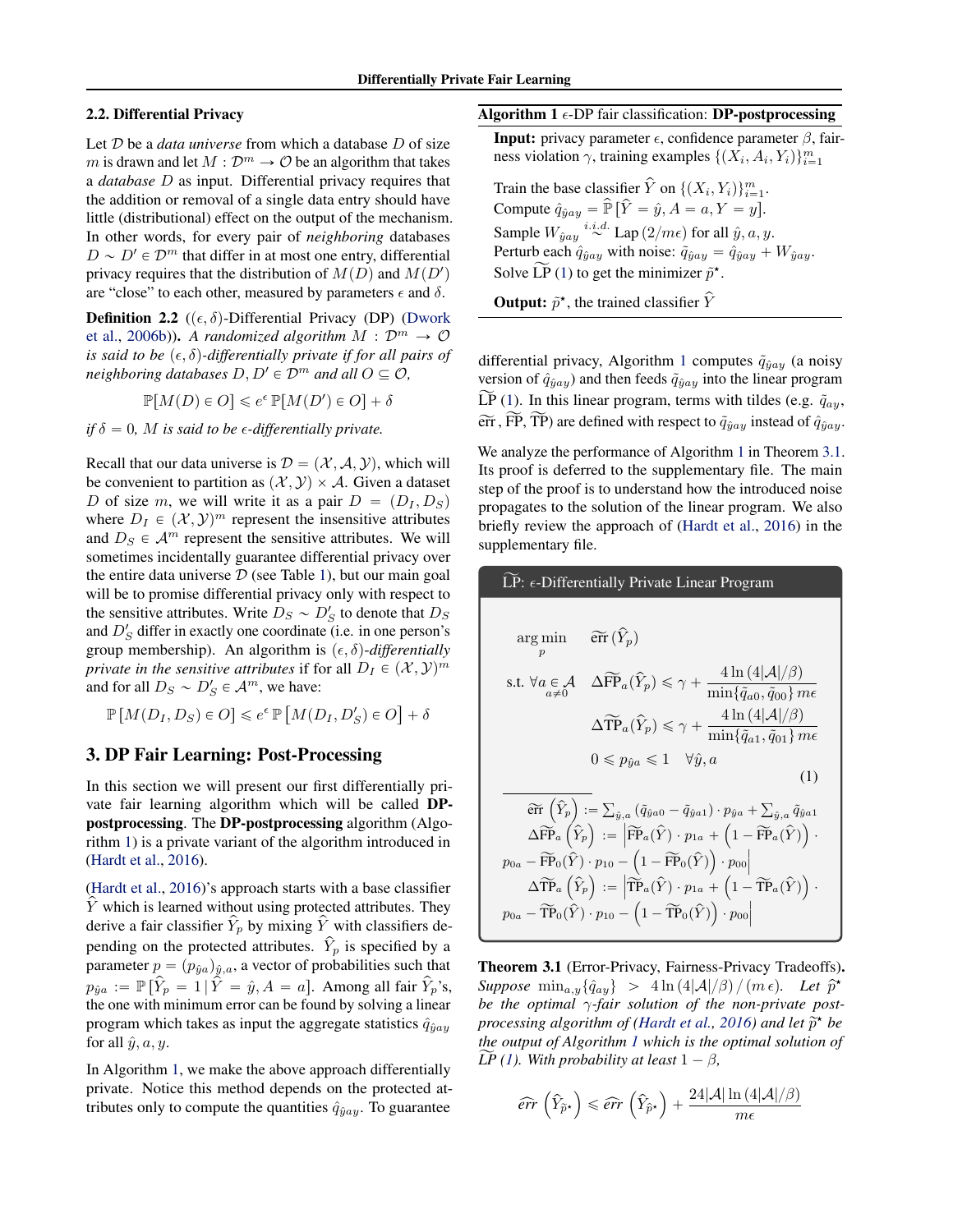*and for all*  $a \neq 0$ *,* 

$$
\Delta \widehat{FP}_a \left( \widehat{Y}_{\widetilde{p}^*} \right) \le \gamma + \frac{8 \ln \left( 4|\mathcal{A}|/\beta \right)}{\min\{\hat{q}_{a0}, \hat{q}_{00}\} \, m\epsilon - 4 \ln \left( 4|\mathcal{A}|/\beta \right)}
$$

$$
\Delta \widehat{TP}_a \left( \widehat{Y}_{\widetilde{p}^*} \right) \le \gamma + \frac{8 \ln \left( 4|\mathcal{A}|/\beta \right)}{\min\{\hat{q}_{a1}, \hat{q}_{01}\} \, m\epsilon - 4 \ln \left( 4|\mathcal{A}|/\beta \right)}
$$

We emphasize that the accuracy guarantee stated in Theorem 3.1 is relative to the non-private post-processing algorithm, *not* relative to the optimal fair classifier. This is because the non-private post-processing algorithm itself has no such optimality guarantees.

## 4. DP Fair Learning: In-Processing

In this section we will introduce our second differentially private fair learning algorithm: DP-oracle-learner (Algorithm 3). It is based on the fair learning algorithm presented in (Agarwal et al., 2018). Essentially, (Agarwal et al., 2018) reduces the  $\gamma$ -fair learning problem into the following Lagrangian min-max problem:

$$
\min_{Q \in \Delta(\mathcal{H})} \max_{\lambda \in \Lambda} L(Q, \lambda) := \widehat{\text{err}}(Q) + \lambda^{\top} \widehat{r}(Q) \quad (2)
$$

Here H is a given class of binary classifiers with  $d_{\mathcal{H}} =$  $VCD(\mathcal{H}) < \infty$ , and  $\hat{r}(Q)$  is a vector of fairness violations of the classifier Q across groups, and  $\lambda \in \Lambda = \{ \lambda :$  $||\lambda||_1 \le B$  is the dual variable. In this work,

$$
\hat{\mathbf{r}}(Q) := \begin{bmatrix}\n\widehat{\mathbf{FP}}_a(Q) - \widehat{\mathbf{FP}}_0(Q) - \gamma \\
\widehat{\mathbf{FP}}_0(Q) - \widehat{\mathbf{FP}}_a(Q) - \gamma \\
\widehat{\mathbf{TP}}_a(Q) - \widehat{\mathbf{TP}}_a(Q) - \gamma \\
\widehat{\mathbf{TP}}_a(Q) - \widehat{\mathbf{TP}}_a(Q) - \gamma\n\end{bmatrix}_{\substack{a \in \mathcal{A} \\ a \neq 0}} \in \mathbb{R}^{4(|\mathcal{A}| - 1)}
$$
\n
$$
\lambda = \begin{bmatrix} \lambda_{(a,0,+)}, \lambda_{(a,0,-)}, \lambda_{(a,1,+)}, \lambda_{(a,1,-)} \end{bmatrix}_{\substack{a \in \mathcal{A} \\ a \neq 0}}^{\top} \in \mathbb{R}^{4(|\mathcal{A}| - 1)}
$$

The method developed by (Agarwal et al., 2018), in the language of (Kearns et al., 2018b), gives a reduction from finding an optimal fair classifier to finding the equilibrium of a two-player zero-sum game played between a "Learner" (Q-player) who needs to solve an unconstrained learning problem (given access to an efficient cost-sensitive classification oracle) and an "Auditor" ( $\lambda$ -player) who weights  $(\lambda)$  the fairness violations. Having the learner play its best response and the auditor play a no-regret learning algorithm guarantees convergence of the average plays to the equilibrium.

In Algorithm 3, to make the above approach private, Laplace noise is added to the gradients used by the Auditor (who plays exponentiated gradient descent with learning rate  $\eta$ ) and we let the Learner run the exponential mechanism (or some other private learning oracle) to compute approximate

#### Subroutine 2  $\text{BEST}^{\epsilon'}_h$ h

**Input:**  $\lambda$ , training examples  $\{(X_i, A_i, Y_i)\}_{i=1}^m$ , privacy guarantee  $\epsilon'$ 

**for** 
$$
i = 1, ..., m
$$
 **do**  
\n $C_i^0 \leftarrow \mathbb{1}\{Y_i \neq 0\}$  (cost of labeling 0)  
\n $C_i^1 \leftarrow \mathbb{1}\{Y_i \neq 1\} + \frac{\lambda_{(A_i, Y_i, +)} - \lambda_{(A_i, Y_i, -)}}{\hat{q}_{A_i, Y_i}} \mathbb{1}\{A_i \neq 0\} -$   
\n
$$
\sum_{\substack{a \in \mathcal{A} \\ a \neq 0}} \frac{\lambda_{(a, Y_i, +)} - \lambda_{(a, Y_i, -)}}{\hat{q}_{A_i, Y_i}} \mathbb{1}\{A_i = 0\} \text{ (cost of labeling 1)}
$$
\n**end for**  
\n**Call CSC**<sub>e'</sub>( $\mathcal{H}$ ) with  $\{X_i, C_i^0, C_i^1\}_{i=1}^m$  to get  $h^*$ .  
\n**Output:**  $h^*$ 

Algorithm 3 ( $\epsilon$ ,  $\delta$ )-differentially private fair classification: DP-oracle-learner

**Input:** privacy parameters  $\epsilon$ ,  $\delta$ , bound B, VC dimension  $d_{\mathcal{H}}$ , confidence parameter  $\beta$ , fairness violation  $\gamma$ , training examples  $\left\{ (X_i, A_i, Y_i) \right\}_{i=1}^m$ 

$$
T \leftarrow \frac{B\sqrt{\ln(4|\mathcal{A}|-3)} m \epsilon}{2(2|\mathcal{A}|B+1)\sqrt{\ln(1/\delta)}(d_{\mathcal{H}}\ln(m)+\ln(2/\beta))}
$$
\n
$$
\tilde{\theta}_1 \leftarrow 0 \in \mathbb{R}^{4(|\mathcal{A}|-1)}
$$
\nfor  $t = 1, ..., T$  do\n
$$
\tilde{\lambda}_{t,k} \leftarrow B \frac{\exp(\tilde{\theta}_{t,k})}{1 + \sum_{k'} \exp(\tilde{\theta}_{t,k'})} \text{ for all } k
$$
\n
$$
\tilde{h}_t \leftarrow \text{BEST}^{\epsilon'}_h(\tilde{\lambda}_t) \text{ with } \epsilon' = \epsilon/(4\sqrt{T \ln(1/\delta)})
$$
\nSample  $W_t: W_{t,k}$  <sup>i.i.d.</sup> Lap $\left(\frac{8|\mathcal{A}|\sqrt{T \ln(1/\delta)}}{\min_{a,y}\{\hat{q}_{ay}\}m-1\}\right)}$ \n
$$
\tilde{r}_t \leftarrow \hat{r}_t(\tilde{h}_t) + W_t
$$
\nend for\n
$$
\tilde{Q} \leftarrow \frac{1}{T} \sum_{t=1}^T \tilde{h}_t, \quad \tilde{\lambda} \leftarrow \frac{1}{T} \sum_{t=1}^T \tilde{\lambda}_t
$$
\nOutput:  $(\tilde{Q}, \tilde{\lambda})$ 

best responses. Subroutine 2 reduces the Learner's best response problem to privately solving a cost sensitive classification problem solved with a private oracle  $CSC_{\epsilon'}(\mathcal{H})$ . Here we sketch the main steps of analyzing Algorithm 3. All the proofs and a review of the approach of (Agarwal et al., 2018) are deferred to the supplementary file.

We first bound the regret of the Learner and the Auditor in Lemma 4.1 and 4.2 by understanding how the introduced perturbations affect these regret terms.

Lemma 4.1 (Regret of the Private Learner). *Suppose*  $\{\widetilde{h}_t\}_{t=1}^T$  is the sequence of best responses to  $\{\widetilde{\lambda}_t\}_{t=1}^T$  by *the private Learner over* T *rounds. We have that with prob-*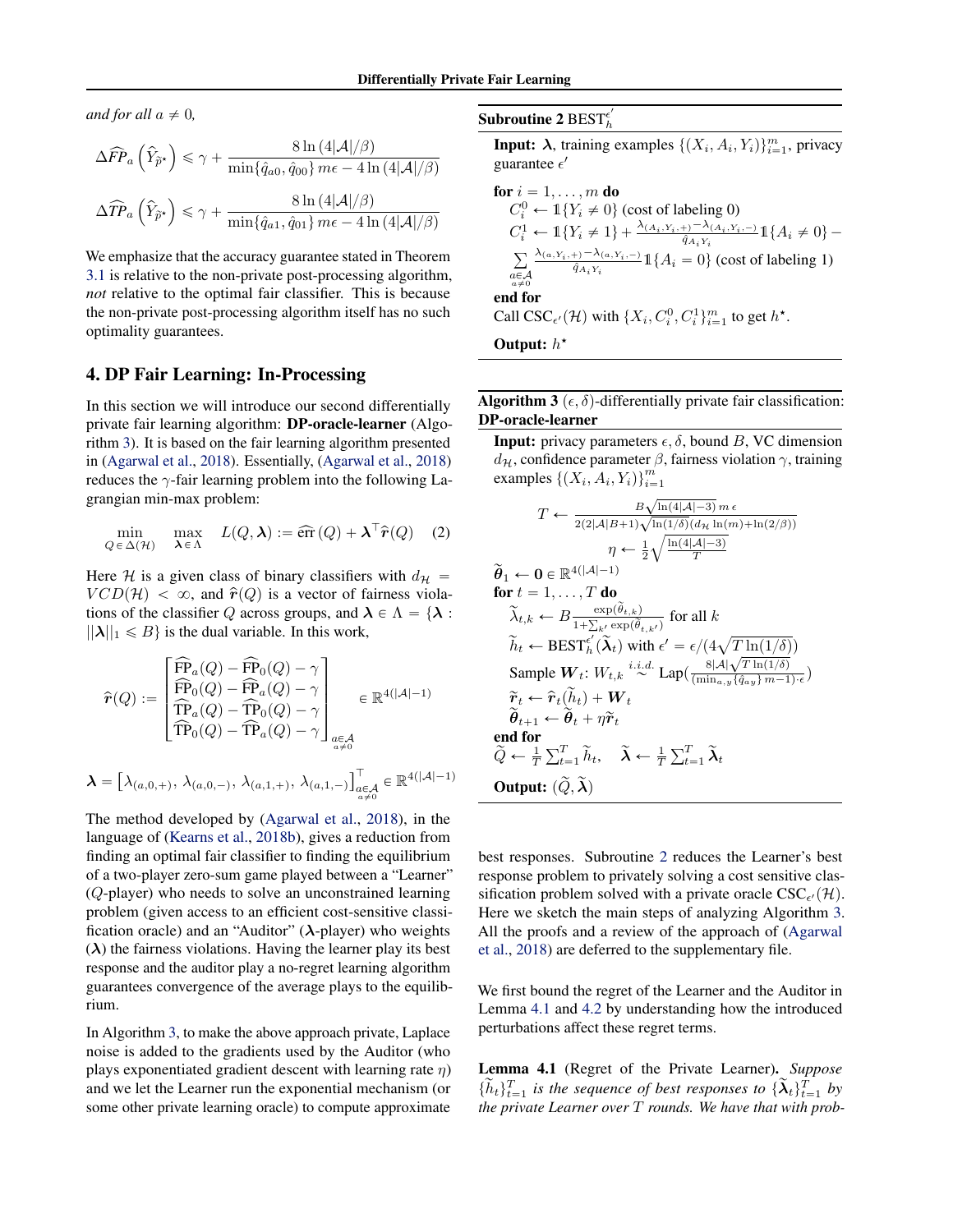*ability at least*  $1 - \beta/2$ *,* 

$$
\frac{1}{T} \sum_{t=1}^{T} L(\widetilde{h}_t, \widetilde{\lambda}_t) - \frac{1}{T} \min_{Q \in \Delta(\mathcal{H})} \sum_{t=1}^{T} L(Q, \widetilde{\lambda}_t) \le
$$
  

$$
\frac{8 (2|\mathcal{A}|B + 1) \sqrt{T \ln(1/\delta)} (d_{\mathcal{H}} \ln(m) + \ln(2T/\beta))}{(\min_{a,y} {\hat{q}}_{ay}) m - 1) \cdot \epsilon}
$$

**Lemma 4.2** (Regret of the Private Auditor). *Let*  $\{\widetilde{\lambda}_t\}_{t=1}^T$  *be the sequence of exponentiated gradient descent plays (with learning rate*  $\eta$ ) by the private Auditor to given  $\{\tilde{h}_t\}_{t=1}^T$  of *the private Learner over* T *rounds. With probability at least*  $1 - \beta/2$ ,

$$
\frac{1}{T} \max_{\lambda \in \Lambda} \sum_{t=1}^{T} L(\widetilde{h}_t, \lambda) - \frac{1}{T} \sum_{t=1}^{T} L(\widetilde{h}_t, \widetilde{\lambda}_t) \le
$$
\n
$$
\frac{B \ln(4|\mathcal{A}| - 3)}{\eta T} + 4\eta B \left( 1 + \frac{4|\mathcal{A}|\sqrt{T \ln\left(\frac{1}{\delta}\right) \ln\left(\frac{8T|\mathcal{A}|}{\beta}\right)}{\left(\min_{a,y} \{\hat{q}_{ay}\}\,m - 1\right) \cdot \epsilon} \right)^2
$$

Now in Theorem 4.3, given Lemma 4.1 and 4.2, we can characterize the average plays of both players.

**Theorem 4.3.** Let  $(\widetilde{Q}, \widetilde{\lambda})$  be the output of Algorithm 3. We *have that with probability at least*  $1 - \beta$ ,  $(\tilde{Q}, \tilde{\lambda})$  *is a vapproximate solution of the game, i.e.,*

$$
L(\widetilde{Q}, \widetilde{\lambda}) \le L(Q, \widetilde{\lambda}) + \nu \quad \text{for all } Q \in \Delta(\mathcal{H})
$$
  

$$
L(\widetilde{Q}, \widetilde{\lambda}) \ge L(\widetilde{Q}, \lambda) - \nu \quad \text{for all } \lambda \in \Lambda
$$

*and that*

$$
\nu = \widetilde{O}\left(\frac{B}{\min\limits_{a,y}\{\hat{q}_{ay}\}}\sqrt{\frac{|\mathcal{A}|\sqrt{\ln\left(1/\delta\right)}\ln\left(m^{d_\mathcal{H}}/\beta\right)}{m\,\epsilon}}\right)
$$

*where we hide further logarithmic dependence on*  $m$ ,  $\epsilon$ , and  $|\mathcal{A}|$  *under the*  $\tilde{O}$  *notation.* 

We are now ready to conclude the **DP-oracle-learner** algorithm's analysis with our main theorem.

Theorem 4.4 (Error-Privacy, Fairness-Privacy Tradeoffs). *Let*  $\nu$  *be as in Theorem 4.3. Let*  $(\tilde{Q}, \tilde{\lambda})$  *be the output of Algorithm 3 and let*  $Q^*$  *be the solution to the non-private* γ*-fair ERM problem. We have that with probability at least*  $1 - \beta$ ,  $\widehat{err}(\widetilde{Q}) \leq \widehat{err}(Q^{\star}) + 2\nu$  *and for all*  $a \neq 0$ ,

$$
\Delta \widehat{FP}_a(\widetilde{Q}) \le \gamma + \frac{1+2\nu}{B}, \ \Delta \widehat{TP}_a(\widetilde{Q}) \le \gamma + \frac{1+2\nu}{B}
$$

Remark 4.1. *The bounds above reveal a tradeoff between accuracy and fairness violation by controlling through the parameter* B*. As* B *increases, the upper bound on error gets looser while the one on fairness violation gets tighter.*

Remark 4.2. *We assumed in this section that the protected attribute* A *is not available to the classifiers in* H *("*A*-blind" classification) and stated all our bounds in terms of*  $d_{\mathcal{H}}$ *. In the more general setting where classifiers in* H *could depend on* A *("*A*-aware" classification), similar results hold. The only change to make is to replace*  $\ln(m^{d_{\mathcal{H}}} )$  *with*  $\ln(|\mathcal{H}|)$  *in the bounds. See the supplementary file for more details.*

#### 4.1. Better Tradeoffs for A-aware Classification

In this subsection we show that if we only ask for equalized false positive rates (instead of equalized odds, which also requires equalized true positive rates), and moreover, if we assume  $H$  includes all "maximally discriminatory" classifiers (see Assumption 4.1), the fairness violation guarantees given in Theorems 4.4 can be improved.

Assumption 4.1. H *includes all group indicator functions:*  $\{h_a(X, A) = 1\!\!1_{A=a}, \, \bar{h}_a(X, A) = 1\!\!1_{A \neq a} | a \in A \} \subseteq \mathcal{H}.$ 

Theorem 4.5 (Error-Privacy, Fairness-Privacy Tradeoffs). *Let*  $(Q, \lambda)$  *be the output of Algorithm 3, and let*  $Q^*$  *be the solution to the non-private* γ*-fair ERM problem. Under assumptions* 4.1, and  $B > |A| - 1$ , with probability at least  $1 - \beta$ ,  $\widehat{err}(\widetilde{Q}) \leq \widehat{err}(Q^{\star}) + 2\nu$ , and for all  $a \neq 0$ ,

$$
\Delta \widehat{FP}_a(\widetilde{Q}) \le \gamma + \frac{2\nu}{B - (|\mathcal{A}| - 1)}
$$

*where*

$$
\nu = \widetilde{O}\left(\frac{B}{\min_{a,y}\{\hat{q}_{ay}\}}\sqrt{\frac{|\mathcal{A}|\sqrt{\ln(1/\delta)}\ln(|\mathcal{H}|/\beta)}{m \ \epsilon}}\right)
$$

#### 4.2. A Separation: A-blind vs. A-aware Classification

In this subsection we show that the sensitivity of the error of the optimal classifier subject to fairness constraints can be substantially higher if it is prohibited from using sensitive attributes at test time, and thus we need more noise to estimate this error subject to differential privacy. This shows a fundamental tension between the goals of trading off privacy and approximate equalized odds, with the goal of preventing "disparate treatment" (using protected attributes explicitly in classification).

Given a data set D of m individuals, define  $f(D)$  to be the optimal error rate of any classifier constrained to have a false positive rate disparity  $\leq \gamma$ . Now consider the following problem instance. Let  $X$  be the unprotected attribute taking value in  $\mathcal{X} = \{U, V\}$ , and let A be the protected attribute taking value in  $A = \{R, B\}$ . Suppose H consists of two classifiers  $h_0$  and  $h_U$  where  $h_0(X, A) = 0$ and  $h_U(X, A) = \mathbb{1}_{X=U}$ . Notice that both  $h_0$  and  $h_U$  depend only on the unprotected attribute. Let  $h_R$  and  $h_B$  be two other classifiers that depend on the protected attribute:  $h_R(X, A) = 1\!\!1_{A=R}$  and  $h_B(X, A) = 1\!\!1_{A=B}$ .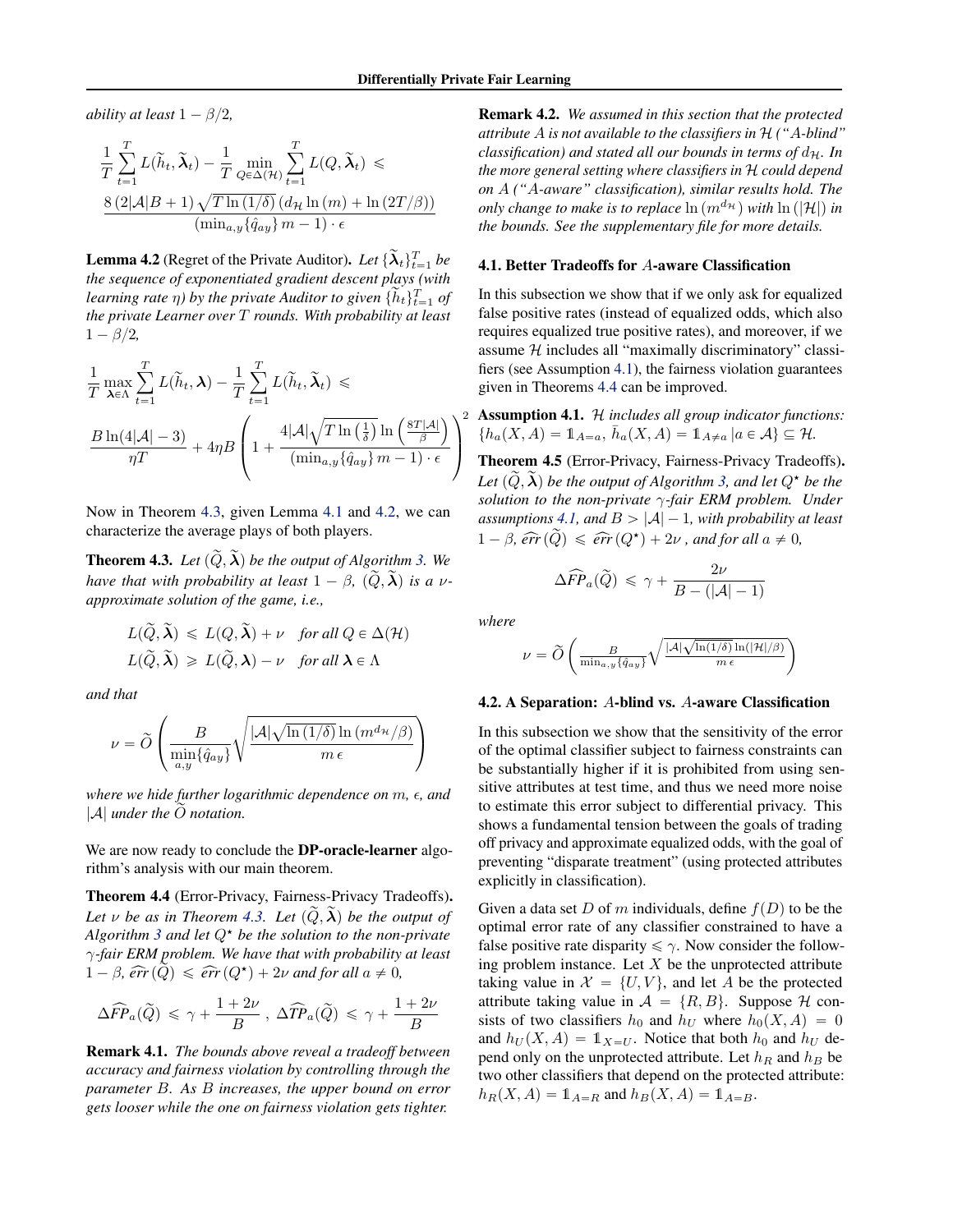

Figure 1: Left figure shows the Pareto frontier of error and (equalized odds) fairness violation for the DP-oracle-learner algorithm on the Communities dataset across different privacy parameters . Right figure shows the corresponding Pareto curves for the DP-postprocessing algorithm. Each point on the private curves is averaged over many rounds to reduce the effect of noise variance. See text for details.

**Theorem 4.6.** *Consider*  $\gamma > 1/m$  *and datasets with*  $\min_a \hat{q}_{a0} \geq C$  *for some constant*  $C > 0$ *. If*  $\mathcal{H} = \{h_0, h_U\}$ *, the sensitivity of f is*  $\Omega(1/(\gamma m))$ *. If the "maximally discriminatory" classifiers*  $h_R$  *and*  $h_B$  *are also included in*  $H$ *, i.e.*  $\mathcal{H} = \{h_0, h_U, h_R, h_B\}$ , the sensitivity of f is  $O(1/m)$ .

## 5. Experimental Evaluation

As a proof of concept, we empirically evaluate our two algorithms on a common fairness benchmark dataset: the Communities and Crime dataset  $2$  from the UC Irvine Machine Learning Repository. We refer the reader to (Kearns et al., 2018a) for an outline of potential fairness concerns present in the dataset. We clean and preprocess the data identically to (Kearns et al., 2018a). Our main experimental goal is to obtain, for both algorithms, the Pareto frontier of error and fairness violation tradeoffs for different levels of differential privacy. To elaborate, for a given setting of input parameters, we start with the target fairness violation bound  $\gamma = 0$  and then increase it over a rich pre-specified subset of [0, 1] while recording for each  $\gamma$  the error and the (realized) fairness violation of the classifier output by the algorithm. We take  $H$  to be the class of linear threshold functions,  $\beta = 0.05$ , and  $\delta = 10^{-7}$ .

Logistic regression is used as the base classifier of the DPpostprocessing algorithm in our experiments. To implement the Learner's cost-sensitive classification oracle used in the DP-oracle-learner algorithm, following (Kearns et al., 2018a), we build a regression-based linear predictor for each vector of costs  $(C_0$  and  $C_1$ ), and classify a point according to the lowest predicted cost. We made this private following the method of (Smith et al., 2017): computing each regression as  $(X^TX)^{-1}X^TC_b$ , and adding appropriately scaled Laplace noise to both  $X^T X$  and  $X^T C_b$ . Note

when the sensitive attribute  $A$  is not included in  $X$  (the  $A$ blind case, as in our experiments) noise need not be added to  $X<sup>T</sup>X$  as we only need to guarantee the privacy of A.

The theory is ambiguous in its predictions about which algorithm should perform better: the "privacy cost" is higher for the in-processing algorithm, but the benchmark that the postprocessing algorithm competes with is weaker. We would generally expect therefore that on sufficiently large datasets, the in-processing algorithm would obtain better tradeoffs, but on small datasets, the post-processing algorithm would.

Our experimental results appear in Fig. 1. Indeed, on our relatively small dataset ( $m \approx 2$ K), the post-processing algorithm can obtain good tradeoffs between accuracy and fairness at meaningful levels of  $\epsilon$ , whereas the in-processing algorithm cannot. Nevertheless, we can empirically obtain the "shape" of the Pareto curve trading off accuracy and fairness for unreasonable levels of  $\epsilon$  using our algorithm. This is still valuable, because the value of  $\epsilon$  obtained by our algorithms predictably decreases as the dataset size m increases without otherwise changing the dynamics of the algorithm. For example, if we "upsampled" our dataset by a factor of 10 (i.e. taking 10 copies of the dataset), the result would be a reasonably sized dataset of  $m \approx 20$ K. Our algorithm run on this upsampled dataset would obtain the same tradeoff curve but now with meaningful values of  $\epsilon$ . In the left panel of Fig. 1,  $\epsilon$  is the actual privacy parameter used in the experiments; while  $\epsilon'$  is the value that the privacy parameter would take on the upsampled dataset.

Recall that the post-processing approach requires the use of the protected attribute at test time, but the in-processing approach does not. Our results therefore suggest that the requirement that we *not* use the protected attribute at test time (i.e. that we be avoid "disparate treatment") might be extremely burdensome if we also want the protections of differential privacy and have only small dataset sizes. In contrast, it can be overcome with the in-processing algorithm at larger dataset sizes.

 $2^2$ Briefly, each record in this dataset summarizes aggregate socioeconomic information about both the citizens and police force in a particular U.S. community, and the problem is to predict whether the community has a high rate of violent crime.